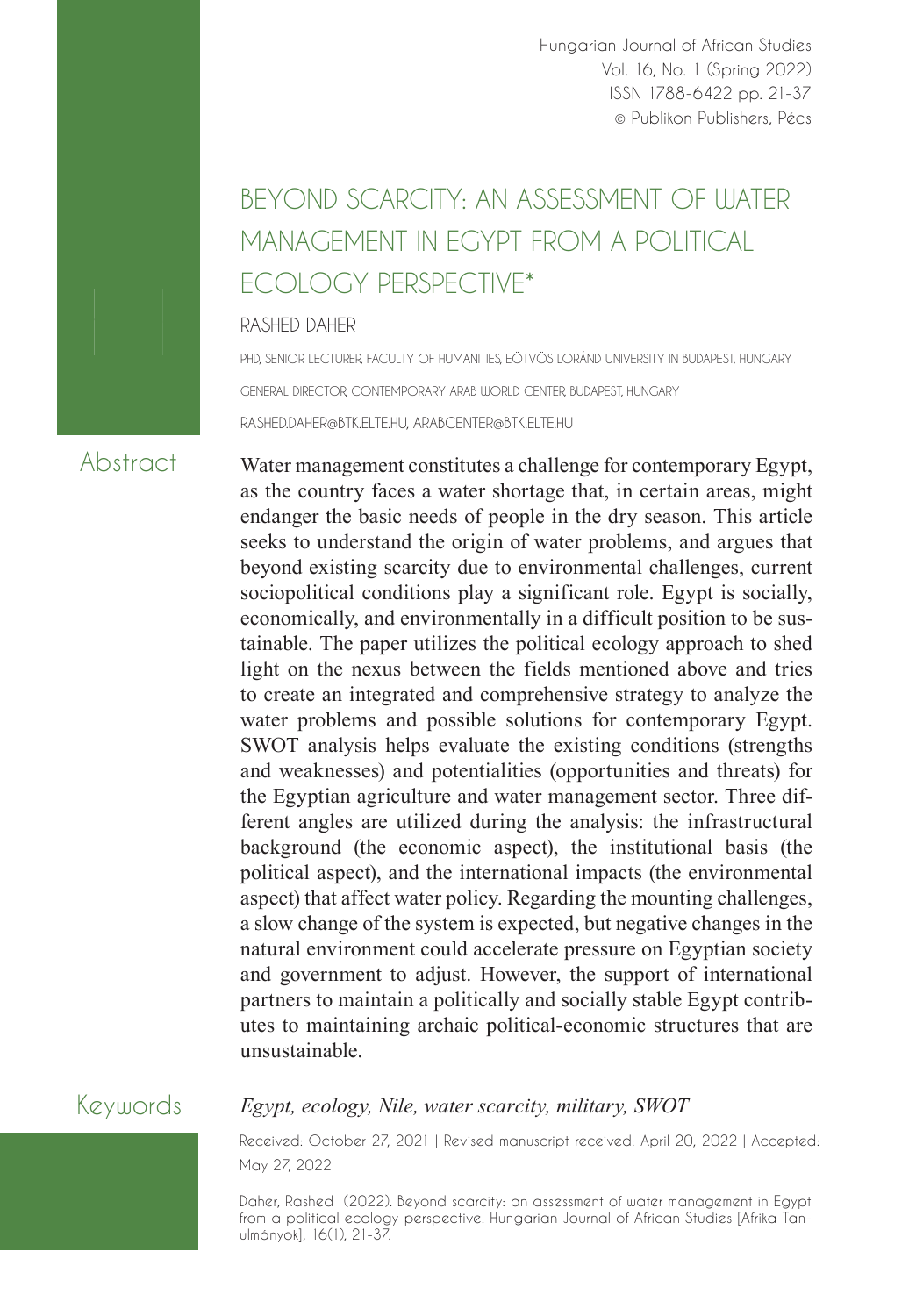#### **Introduction, the problem**

Over the last few decades, there has been a growing interest in water scarcity issues in the MENA (Middle East and North Africa) region, especially in Egypt—the most populous Arab country. This article seeks to identify the origin of water problems, and argues that beyond existing scarcity due to environmental challenges, current socio-political conditions play a significant role.

Although water scarcity has been on the political agenda in Middle Eastern countries for decades, policy responses and governmental processes often lack longterm solutions and the implementation of clear-cut strategies. This is because water management is fragmented, influenced by different goals and vested interests, and subject to competition between different stakeholders. Moreover, this organizational challenge, coupled with the demographic boom (increasing number of people in general and higher population density in urban areas), is a common feature of every Middle Eastern country (Joffé 2016). As a result, the extensive growth in water demand contributes to the degradation of the natural environment and human living conditions. This negative feedback of increasing unsustainable water consumption and climate change points towards a demographic catastrophe and an emergency in migration, especially in countries with severe policy and resource problems in sustaining basic living conditions.

Water management constitutes a challenge for contemporary Egypt, as the country faces a water shortage that, in certain areas, might endanger the basic needs of people in the dry season (Ezz  $\&$  Arafat, 2015). Today "Egypt has reached a state, where the quantity of water available is imposing limits on its national economic development" (Ouda & Zohry, 2016, p. 2), and soon, water shortage might reach 26 billion cubic meters per year under current circumstances (Omar, 2016). Therefore, it is not surprising that water-related problems have emerged as pressing issues for the contemporary narratives, and this condition has given rise to the expectation that policymakers and communities need to tackle this relatively new crisis.

#### **Literature analysis**

Concerning the impacts of water scarcity, scientific research examined various topics related to water management, such as agriculture, climate change, and governmental development plans. The Nile water degradation (both in quality and quantity) has received media attention lately (*Saving the Nile* 2020, *Death of the Nile*, 2017).

Although there are studies on the projection of water supply in Egypt in the upcoming years (Omar and Moussa 2016), they mainly concentrate on the statistical basis of their models and disregard the "factors of uncertainty" such as the political, economic, and social background of water management (Omar, 2016). Other studies only have the angle of political analysis (neglecting the technical and managementrelated issues) or ignore the potential negative impact of the Grand Ethiopian Renaissance Dam on Egypt. Studies dealing with the effect of the Ethiopian project usually neglect the domestic conditions of Egyptian water management. From the perspective of thorough examination, it is crucial to relate the technical background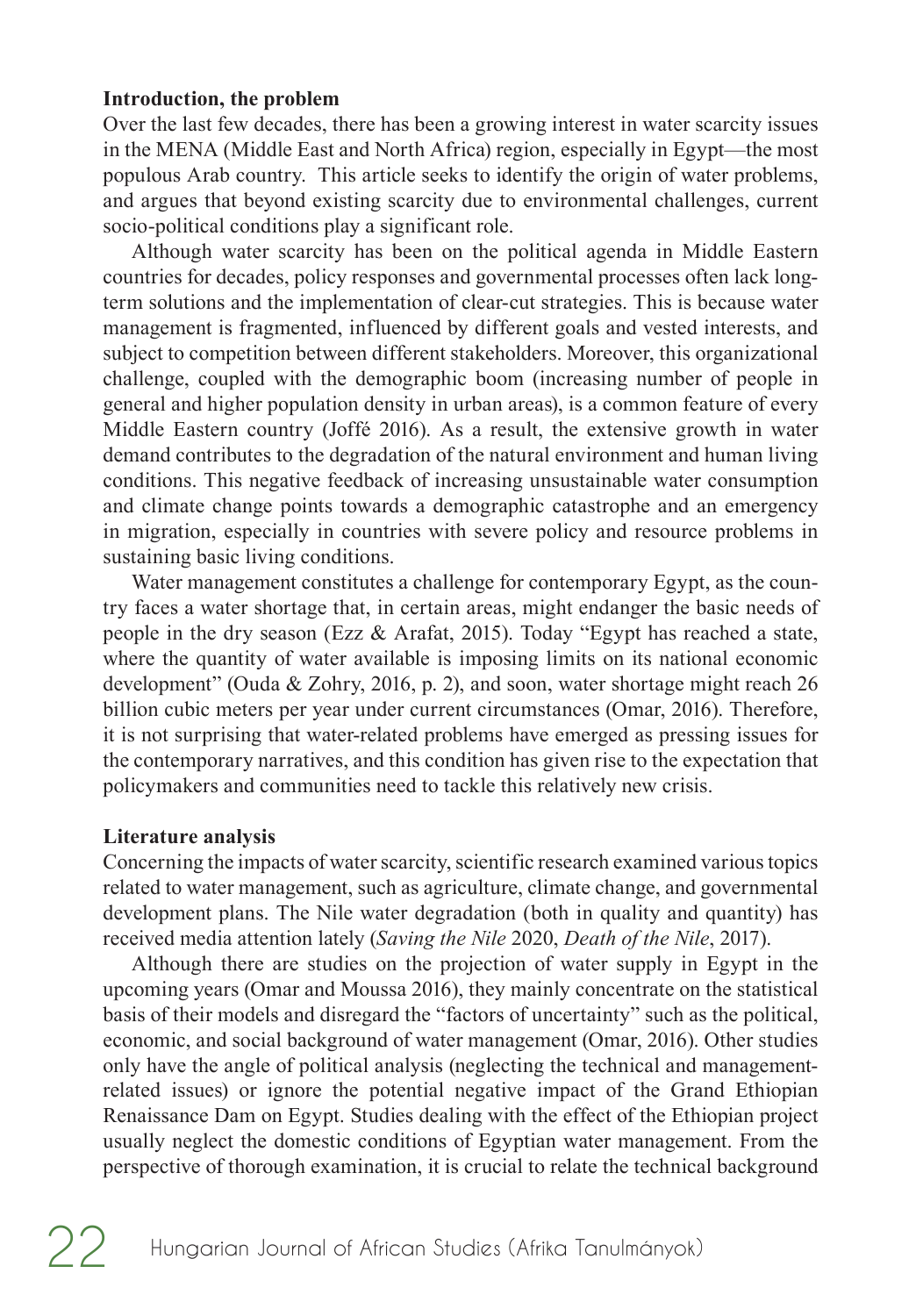of water management practices (Abdelsalam et al., 2014; Barnes, 2017; El-Ramady et al., 2019; Ouda et al., 2017) to the "sociopolitical reality" of Egypt and consider environmental factors as well. Water utilization is more than well-designed models. As Jessica Barnes writes, "the supply side of a national water budget cannot be captured in a simple summation of rainfall, groundwater, and surface water inflow. Instead, what water comes to be is the outcome of social, biophysical, technical, and political processes that produce particular quantity and quality characteristics in any given time and place" (Barnes, 2014, p. 3). Some literature points towards a direct connection between climate vulnerability, state fragility, and the Arab Uprisings (Ayeb & Bush, 2019; Werrell et al., 2015). There are extensive studies

The concept of water scarcity utilized in this study supports the claim that water issues are inherently connected to politics, economy, and society; therefore, the analysis of water management should cover these aspects for a comprehensive understanding of the phenomena.

on the cultural importance of the Nile as the primary source of water for Egypt. They also represent an important aspect of the difficult and complex issue of water management (Oestigaard, 2018).

However, investigations are missing from the literature to understand the relationship between the political and environmental aspects of the management practices dealing with water scarcity. Moreover, an updated version of the previous water management studies also makes this current investigation relevant, especially considering Egypt's growing external and internal challenges recently. Compared to the existing literature, this research extends the scope of analysis to developments in previous years and provides current data on the issues discussed in this study.

#### **Conceptual framework**

The concept of water scarcity utilized in this study supports the claim that water issues are inherently connected to politics, economy, and society; therefore, the analysis of water management should cover these aspects for a comprehensive understanding of the phenomena. Three types of water scarcity can be distinguished:

- 1. Physical water scarcity means the (almost) total lack of water in a specific area that makes it virtually impossible for people to settle there. Egypt is a region dominated by vast deserts, which are characterised by physical water scarcity.
- 2. Economic water scarcity, however, is related to everyday water usage and is determined by the effectiveness of governance (both on political and technical levels), management (overconsumption, waste, and pollution), and (social) distribution of available water resources. Economic water scarcity encompasses all water-related activities connected to the producers, consumers, and authorities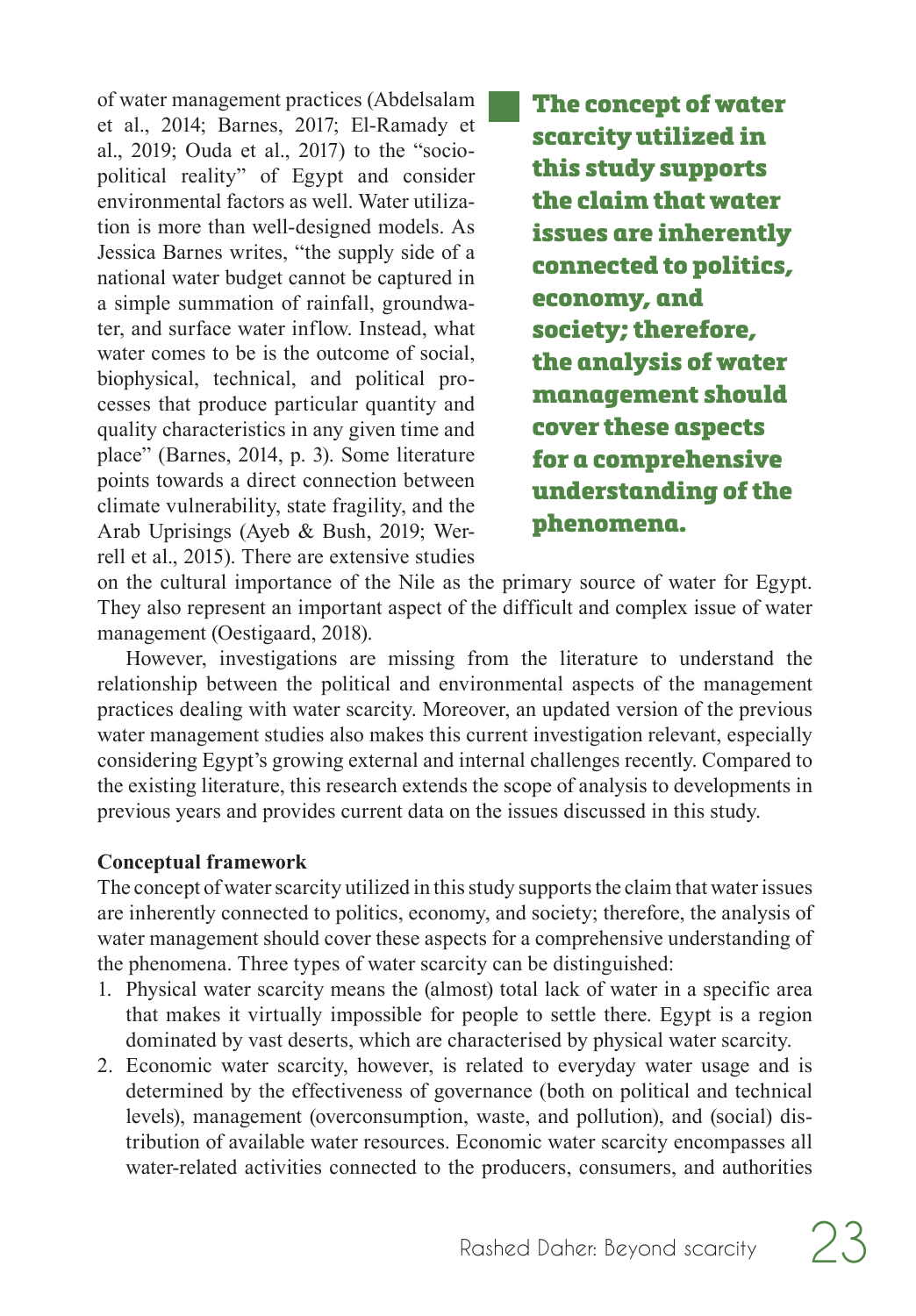<span id="page-3-0"></span>that are tasked with transmitting resources. Here, cultural and identity-related issues regarding water can also be mentioned. The author argues that some of the decrease in water resources can be attributed to economic water scarcity in Egypt.

3. Demographic water scarcity constitutes the third type of water scarcity based on the condition that a specific territory has a limited ecological carrying capacity. Therefore, the rapid increase in the population exerts severe pressure on the natural environment (especially on water resources) and challenges the existing (traditional) water governance structures. For example, more people in cities means a higher concentration of water demand in one specific area. This puts enormous stress on the water delivery infrastructure to provide potable water. Due to the accelerating effect of climate change, demographic water scarcity can eventually lead to physical water scarcity in the long-term. In Egypt, the demographic boom causes significant environmental degradation and unsustainable modes of consumption.

These three types of water scarcity shed light on the interconnected nature of water management. For example, climate-related difficulties escalate the water problems for human activity, which in turn require more extensive social and economic resources to be mitigated. Although climate and environmental conditions for an area (country) are predetermined, a dedicated and harmonized approach to social and economic activities helps reduce the adverse external effects of the environment and supports the implementation of sustainable and flexible water management practices. To achieve this goal, a community must build on a broad consensus of economic and political participation; otherwise, ineffective management patterns might reproduce themselves, causing vicious circles of environmental degradation and deteriorating human conditions.

Another concept that this research utilizes is political ecology. Political ecology deals with the interconnected issues of politics, society, and economy in an interdisciplinary way to analyze complex questions related to the natural environment. Therefore, this approach creates a nexus between the fields mentioned above and tries to create an integrated and comprehensive strategy to analyze the water prob-lems and possible solutions for contemporary Egypt.<sup>[2](#page-14-0)</sup> Beyond the apolitical studies of ecology, using this nexus is inherently political. It includes the management of the cooperation and cohabitation among the members of the society and social groups. By its nature, political ecology focuses on the social inequalities shaped by the uneven distribution of natural resources, environmental benefits, and costs. At the same time, it also deals with how the changing environment affects the social situation, thereby making a reciprocal relationship between society (polity) and nature (ecology).

Verhoeven (2015) grasped this nexus differently, arguing that water, food, energy, and climate are interconnected and anchored in political struggles. Verhoeven (2015) claimed that the spectre of modernization and the state-centered view of Egyptian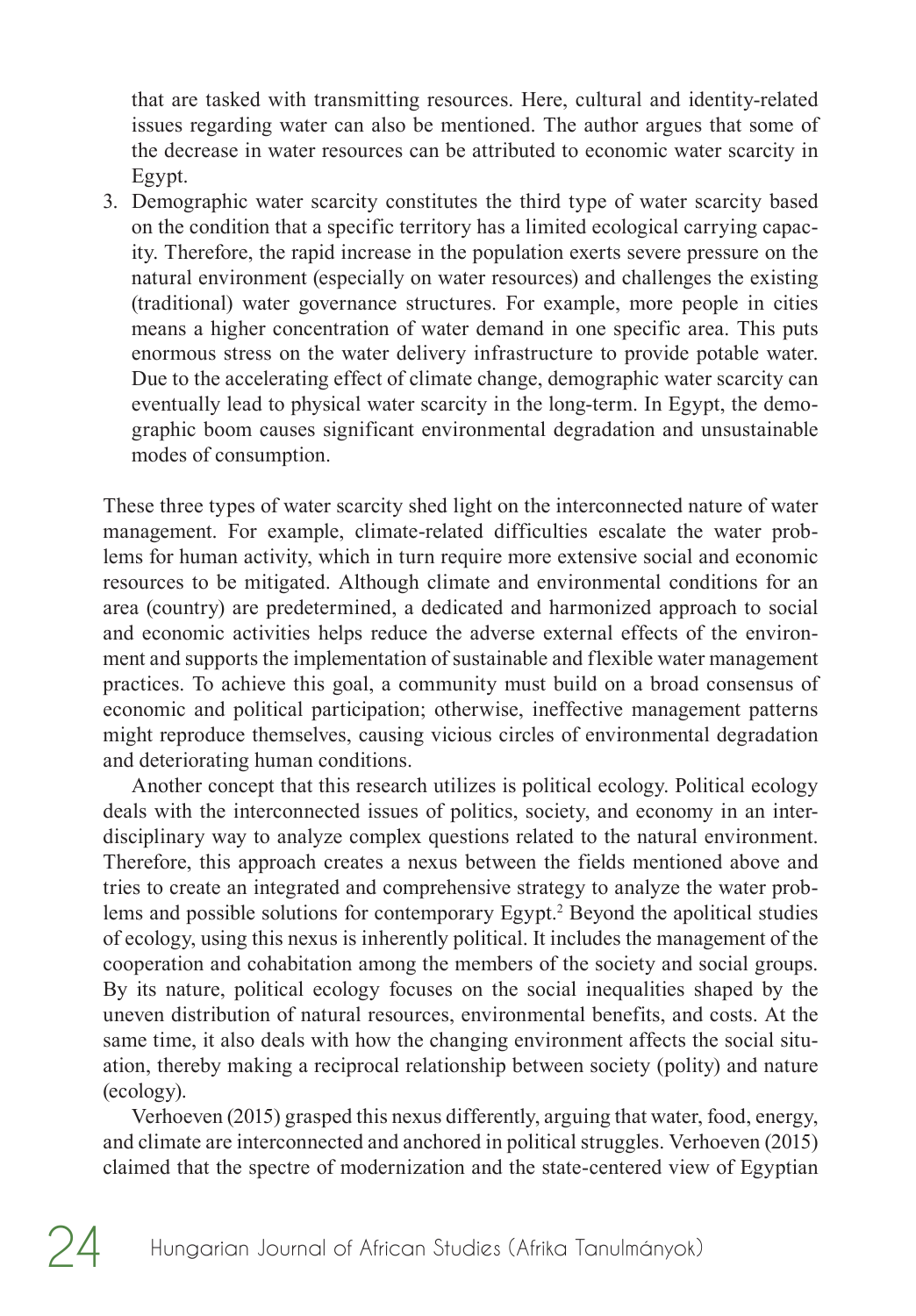history and contemporary politics are part of the modern Egyptian state's aims to control, allocate, and develop national resources (such as water) through megaprojects. Molle et al. (2009) call this system "hydrocracy," which, in practice, means the domination of water resources by state institutions for the sake of the political and economic power of a minority (the elite) and to the detriment of the majority (the everyday users). Similarly, the current Egyptian government uses old patterns and launched large-scale capacity expansion measures (new desalination plants, land reclamation projects, building new cities) instead of allocating more resources on specific, local level policies to manage water consumption. Playing the politics of grandeur seems to be an incontestable part of Egypt and its long history of megaprojects.

### **Aims, questions, and methods**

The study is designed to answer the following questions within the nexus of environment, economy, and politics:

- What are the environmental challenges that Egypt has encountered? (environmental and political nexus)
- How does Egypt manage its scarce natural resources? (political and economic nexus)

To answer these questions, this study is based on data provided by different designated ministries of water management (ministries of agriculture, environment, investment, local development, water resources, and irrigation). A SWOT analysis is conducted in the discussion section to analyze the existing conditions (strengths and weaknesses) and potentialities (opportunities and threats) for the Egyptian water management sector. In the SWOT analysis, the Egyptian water management sector is examined from three different angles:

- infrastructural background (the economic aspect)
- institutional basis (the political aspect)
- international impacts (the environmental aspect) (Dudlák, 2018)

It is expected that the example of Egypt shows the broader implications of government policies related to water poverty in different MENA countries and provides a basis for detailed, technical, and implementation studies for each recommendation with a possible way forward to tackle water scarcity in the region. The case study of Egypt can also be comparable to other countries across the world experiencing water crises. This research compliments other studies examining best practices of water management (both on institutional and individual levels) to counter water scarcity problems.

The research argues that there are three sets of factors that are responsible for the water crisis in Egypt:

1. natural (physical water scarcity): serious environmental challenges (deteriorating water resources both in quality and quantity, climate change)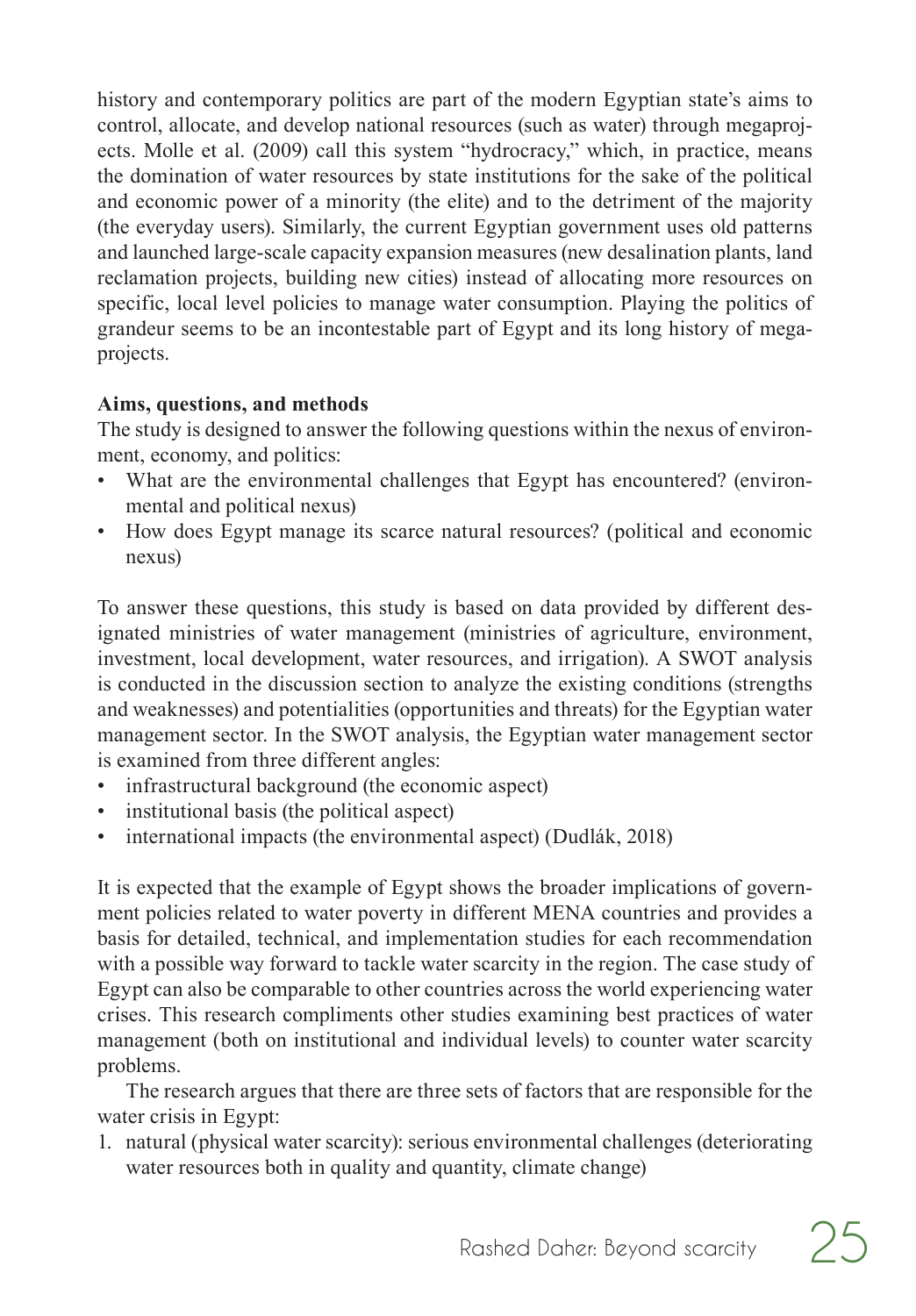- 2. political and economic (economic water scarcity): weak management with political factors having priority over economic rationale (old water usage techniques, inefficiency, lack of private investment)
- 3. human or social (demographic water scarcity): population growth (a sudden increase in demand)

In the following sections, the author provides historical, empirical, and statistical data on each of these challenges. In the analysis, there is a particular focus on the post-Arab Spring period to see how political turmoil over the past decade affected the nexus between social, economic, and environmental factors, and how internal and external factors created new conditions for and challenges to water management in Egypt.

## **Current conditions and environmental challenges**

## *Water resources in Egypt*

The Nile is the longest river on Earth, flowing 6695 km and collecting water from one-tenth of Africa's territory (an area of about 3.2 million km<sup>2</sup>) (*Atlas Nile Basin*, n.d.). Its location from the climatic perspective is unfavorable: its valley spans tropical, subtropical, and desert zones and it is overly exposed to deforestation, negative soil processes, general temperature increases due to global climate change, and extreme weather conditions. These harsh external conditions are accompanied by political diversity: eleven countries share one area of the watersheds. These countries are significantly different in their allocation and utilization of the Nile; however, they must cope with a drastic population increase. Therefore, the locals are extensively dependent on the river. The number of people who live directly in the Nile Basin is estimated to be 257 million, which is around 53% of the total population of Nile Basin countries (*Atlas Nile Basin*, n.d.). Rising population means rising demand for food, water, and energy—and the river has a limited capacity to meet these requirements. Another unfavorable condition regarding the internal circumstances of the region is that the Nile River valley is full of conflict zones with political and social instability (partly due to scarce resources and rising needs). These fights over resources constitute another factor in inadequate management and misuse of valuable resources.

Egypt is the largest consumer of water from the Nile, and its water supply is 96% dependent on this river. The remaining 4% of water resources are groundwater, minimal water supply from the Sinai Peninsula and the deserts, and some rain over the year (El-Nasha & Elyamany, 2018, p. 2383). Water utilization is manifold: drinking water, household consumption (washing, cooking, cleaning), agriculture, fishing, tourism, transportation, and energy production. The Statistical Office of Egypt (CAPMAS) states that the per capita water resources were  $2,526$  m<sup>3</sup> in 1947,  $1672 \text{ m}^3$  in 1970, and only 663 m<sup>3</sup> in 2013. According to a projection, by 2025, this number will be reduced to 582 m<sup>3</sup> per person. The limit for absolute water shortages is 500 m<sup>3</sup> water per capita per year (Water resources, 2014).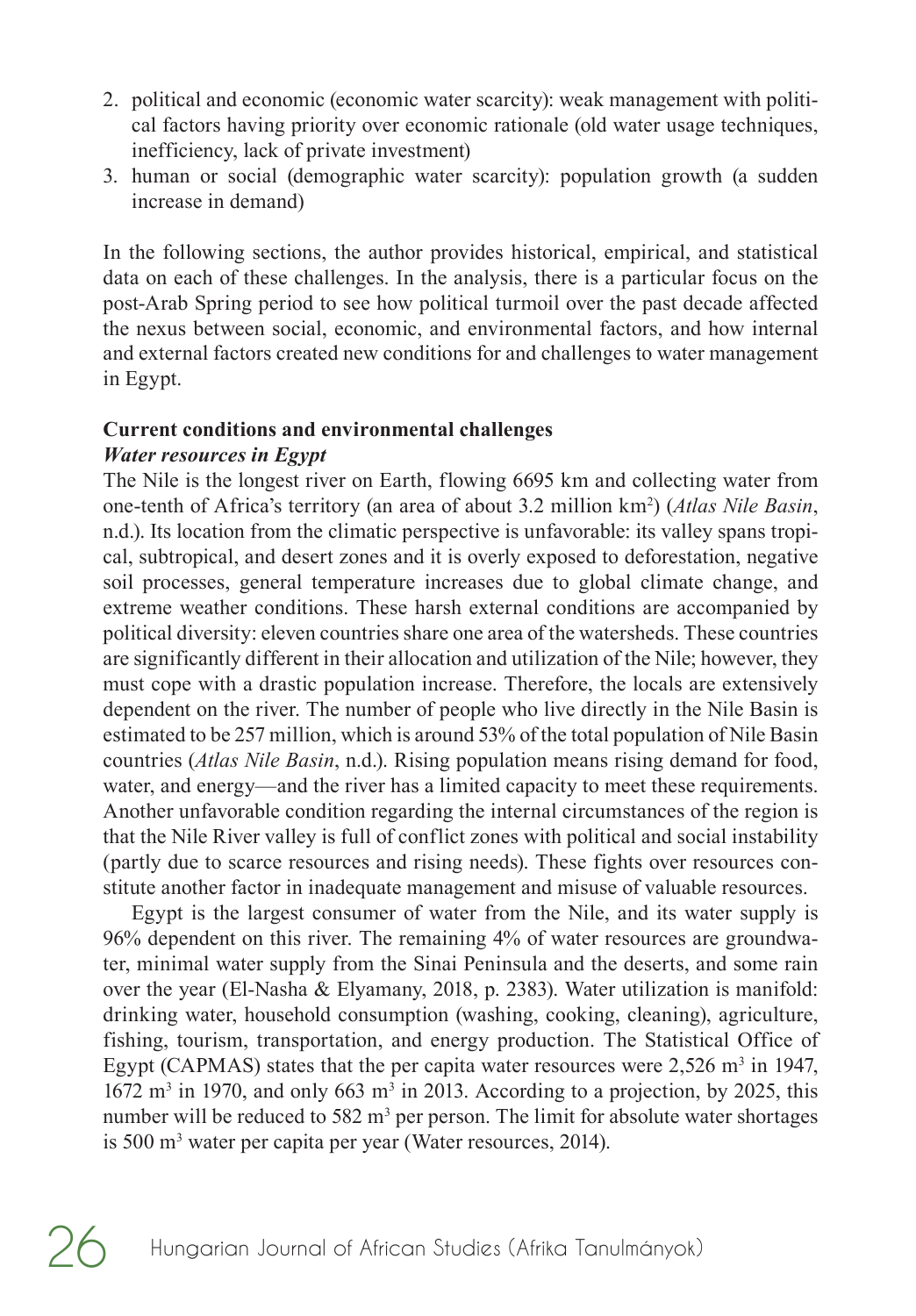Currently, the amount of water used by irrigation agriculture in Egypt is 59 billion cubic meters (bcm) per year. It is estimated that only 60% of this amount is de facto consumed, and 40% is lost (Negm et al., 2019, p. 353). It is estimated that the total Egyptian water demand could reach 79.5 bcm per year. There is, therefore, a considerable difference between the amount of water available and the water demand (Ouda, 2016, p. ix).

Currently, Egypt's population is more than 100 million and it is estimated to rise to 120–150 million by 2050. Enormous population growth increases the need for food and significantly increases the size of built-up areas at the expense of agricultural activity. For example, between 1975 and 1995, Egypt lost roughly 220,000 ha of agricultural land along the Nile due to urbanization (Satoh & Aboulroos, 2017, pp. 267–268).

#### *Agriculture*

In Egypt, the importance of agriculture goes beyond its traditional, historical role, constituting a significant part of the national economy today (14.6% of GDP and about 55% of the population are connected to the agricultural sector) (*Egypt's National Strategy*, 2011, p. 61). The agricultural sector is also the most significant water user (80–85%), which not only produces food for people but provides export income for the state and raw materials for industrial activities (El-Nashar & Elyamany, 2017).

In 1960, Egypt was completely self-sufficient in terms of basic food commodities. However, apart from wheat, there is now a gap between the production and consumption of basic food. This supply challenge lies in the center of food security in Egypt and determines its economic and social stability (Ouda & Zohry, 2017, p. 1). According to Ouda, Zohry, and Kamel (2017), "The concept of food security is based on three main pillars, food availability, food accessibility, and food stability" (p. 91). Accessibility means the reasonable and affordable price of basic food commodities.

The data indicate the social importance of wheat: one-third of the average daily calorie intake in Egypt comes from this food staple (Ouda, 2016, p. 34). After wheat, rice is also an essential source of food, and Egypt produces more rice than it consumes, making it a major export (Ouda, 2016, p. 70). Although it is not a food staple, cotton provides material for the textile industry and it has played an essential role in the extensive development of Egyptian agriculture since the  $19<sup>th</sup>$  century.

Given the scarcity of water resources, in 2016 the Egyptian government decided not to allow rice cultivation in the country except for six provinces. This has reduced rice production by one-third, saving much water for other agricultural activities (Egypt decreases, 2016). Egypt loses 200,000 ha of land with every billion cubic meters of water loss. In the absence of irrigation, the desert takes over the cultivated areas.

The dependence on imports can become the catalyst for unfortunate events. Egypt is among the world's largest wheat importers. In 2010, when changing weather patterns led to wheat shortages globally, the Egyptian state could not secure wheat prices in rural areas as prices tripled. By early 2011, discontent had led to anti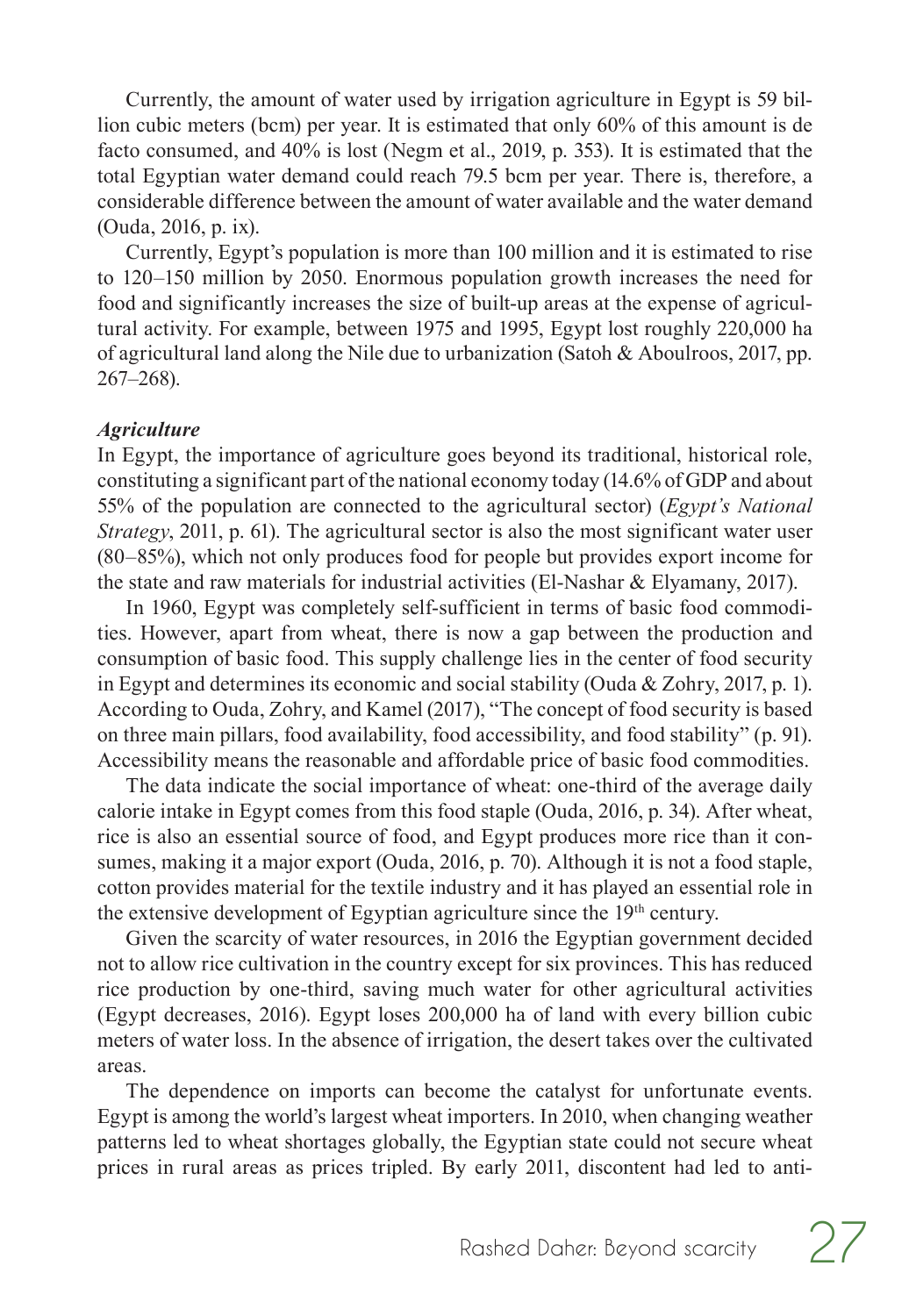<span id="page-7-0"></span>regime protests, which resulted in the fall of President Mubarak (1981-2011) (Werrell et al., 2015, p. 35).

Egypt has significant fish-farming capacities (ninth globally and the first in Africa) (Soliman & Yacout, 2016). The murky waters of the Nile are less conducive to fish farming. Half of the Nile species are extinct, partly due to the disruptive effect of the High Aswan Dam on the reproductive practices of aquatic organisms. Moreover, water quality has caused fish to be contaminated with heavy metals and inorganic nitrogen. The focus of fish management is shifting from the river to artificial lakes. However, this is not enough to satisfy local fish consumption, so imports are needed in this area as well.

The position of agriculture in this scarce water situation is challenging. Every time the country suffers from unmet water demand, more crucial sectors of consumption (such as the households and the industrial sector) are preferred to receive the water available for use. Water deficit is partly compensated by the excessive use of groundwater resources that are only partially renewable.<sup>3</sup> The summer months are particularly trying. Due to the widespread drought and low water in the Nile, cities remain without water supplies for days, making it difficult for vital services such as hospitals to function effectively. In Cairo and other major cities, thousands were forced to illegally tap the official water network with their fabricated water pipes. Since water is a vital element of existence for citizens and legal access is mostly unaffordable, the authorities turn a blind eye to the situation. The problem is that the handmade water pipes are less efficient than when they are officially connected to the network.

#### *The challenge of climate change*

Agricultural activity in coastal areas of the Nile Delta is also at risk. On the one hand, the nutrient-rich sediment of the Nile does not make it to the sea, so the coastline is disappearing for the first time in thousands of years. On the other hand, the coastline is also threatened by rising sea levels (according to some measurements ranging from 3.7 to 7.7 mm per year). The advancement of the sea threatens agricultural production because it makes land and water salty in production areas (Mahmoud 2019). According to estimates, the salinity build-up problem in the northern part of the Nile Delta affects roughly 900,000 ha of land (Ouda, 2016, p. 108.) In coastal production areas, the danger is also exacerbated by the increasing number of strong winds and storms. Therefore, natural and artificial coastal natural protection (dunes) play a prominent role in reducing these adverse effects. Thus, any activity to reduce them (e.g., mining) is harmful (Malm & Esmailian, 2012, p. 482; Stanley & Clemente, 2016). Egyptian authorities say that due to rising water levels and seawater intrusion, the living environment and livelihoods of up to five million people could be at risk (Hussein, 2018).

As a result of increasing temperature, the level of evaporation and demand for water from agriculture and humans in general will continue to rise in Egypt (Ouda, 2016, p. 25). It is not clear how rising temperatures affect the origin of the Blue Nile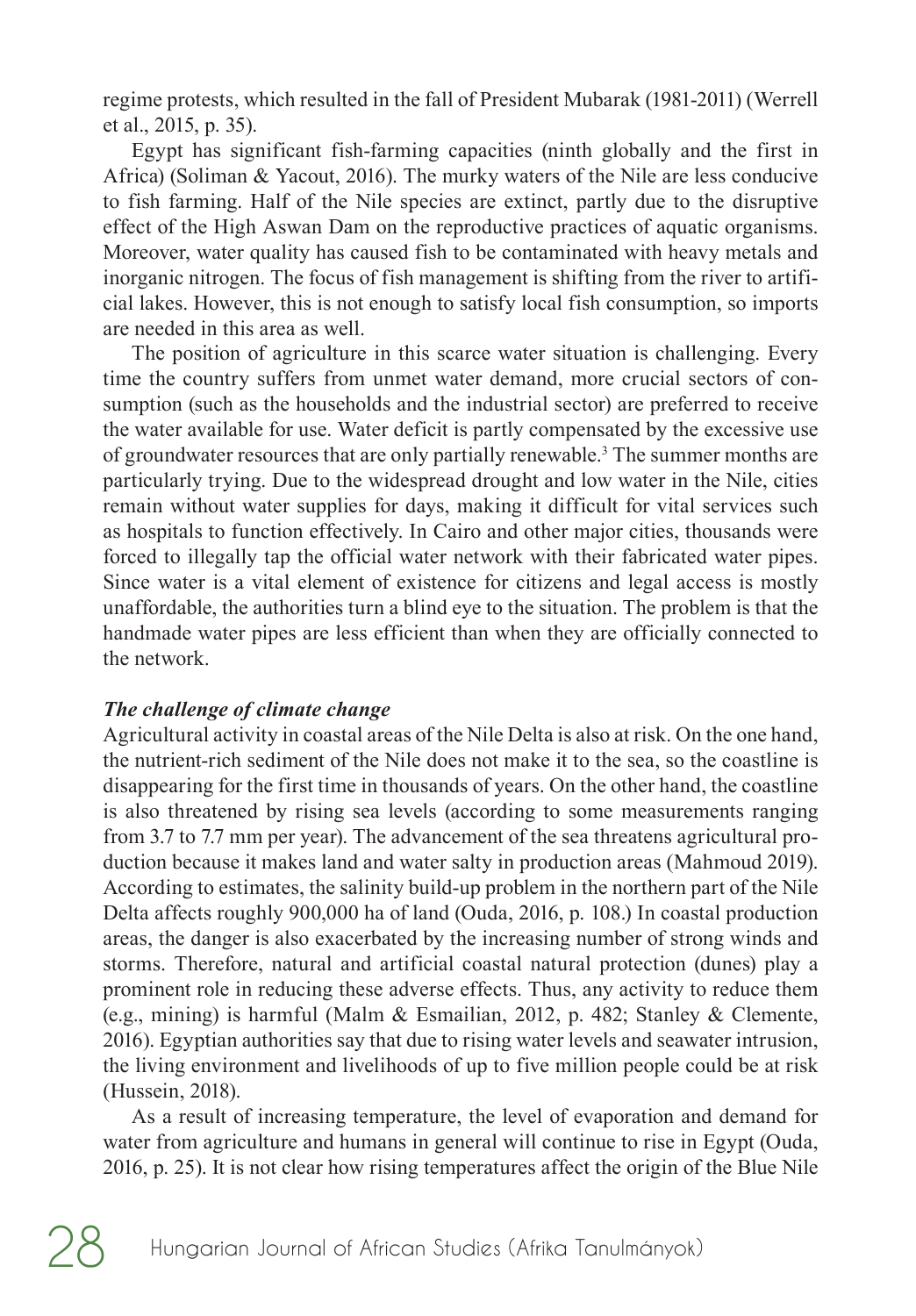in Ethiopia (Barnes 2017) as the primary source of water for the region (the increase or decrease in precipitation during the wet season is key here). There is more precipitation in the Ethiopian Highlands than in previous decades, but the distribution of water is irregular and uneven. According to forecasts, fewer and fewer normal years will bring the expected water flow of 70–100 bcm. (Khedr 2019, p. 239).

The negative consequences of an increase in temperature include the significant disruption of certain plants' development period if they are exposed to temperatures that are too high during the summer months (Ouda, 2016, p. 70). The rise of temperature will have worse consequences in Upper Egypt than in Lower Egypt because it is closer to the Mediterranean and periodically receives rain in the coastal regions (Ouda & Zohry, 2016, p. 64).

#### **Political and economic management of resources** *The role of the military*

In analyzing the water scarcity situation, major Egyptian political and economic stakeholders' interests must be considered. One of the major players in the political economy of Egypt is the army. The army and its joint companies are so embedded in managing people's daily lives that basic public services (water, sewage, garbage), transportation, and construction are carried out by specialized institutions linked to the military establishment. The army also operates restaurants, hotels, and shopping malls. The army has access to a substantial amount of agricultural land, and its subcontractors make remarkable profits from these resources because many of the goods they produce are exported abroad. The main problem is that while these businesses bring considerable benefits (in many sectors, the army enjoys a monopoly and receives most public procurements), these projects are tax-free and lack accountability entirely. Moreover, the army's revenues do not directly increase the budget but serve the enrichment of a narrow group (Abul-Magd, 2019, p. 57). The military is the primary beneficiary of Egypt's energy subsidies as they are massive investors in the energy-intensive economic sectors (Eibl, 2017). (Altogether, subsidies amount to an average of 10% of GDP every year. This is a quarter of the government budget.) (Khan & Miller, 2016, p. 5.)

## *Liberal reforms and politics of grandeur*

Scarce resources and a challenging geographical environment call for serious strategic planning and organization for life in Egypt, which, in theory, confirms authoritarian governance tendencies. Currently, the military has an interest in all strategic sectors. Scarce resources and a political and economic culture allow for corruption to thrive. The experience of liberalization efforts is that while the ruling class accumulates large fortunes, it especially harms people with low income and socio-economic status (Abul-Magd, 2019, p. 56).

As part of the liberalization package, hundreds of public companies have been privatized since the second half of the 1990s. In the early 1990s, Egyptian authorities lifted import and export restrictions to create greater competition for the Egyptian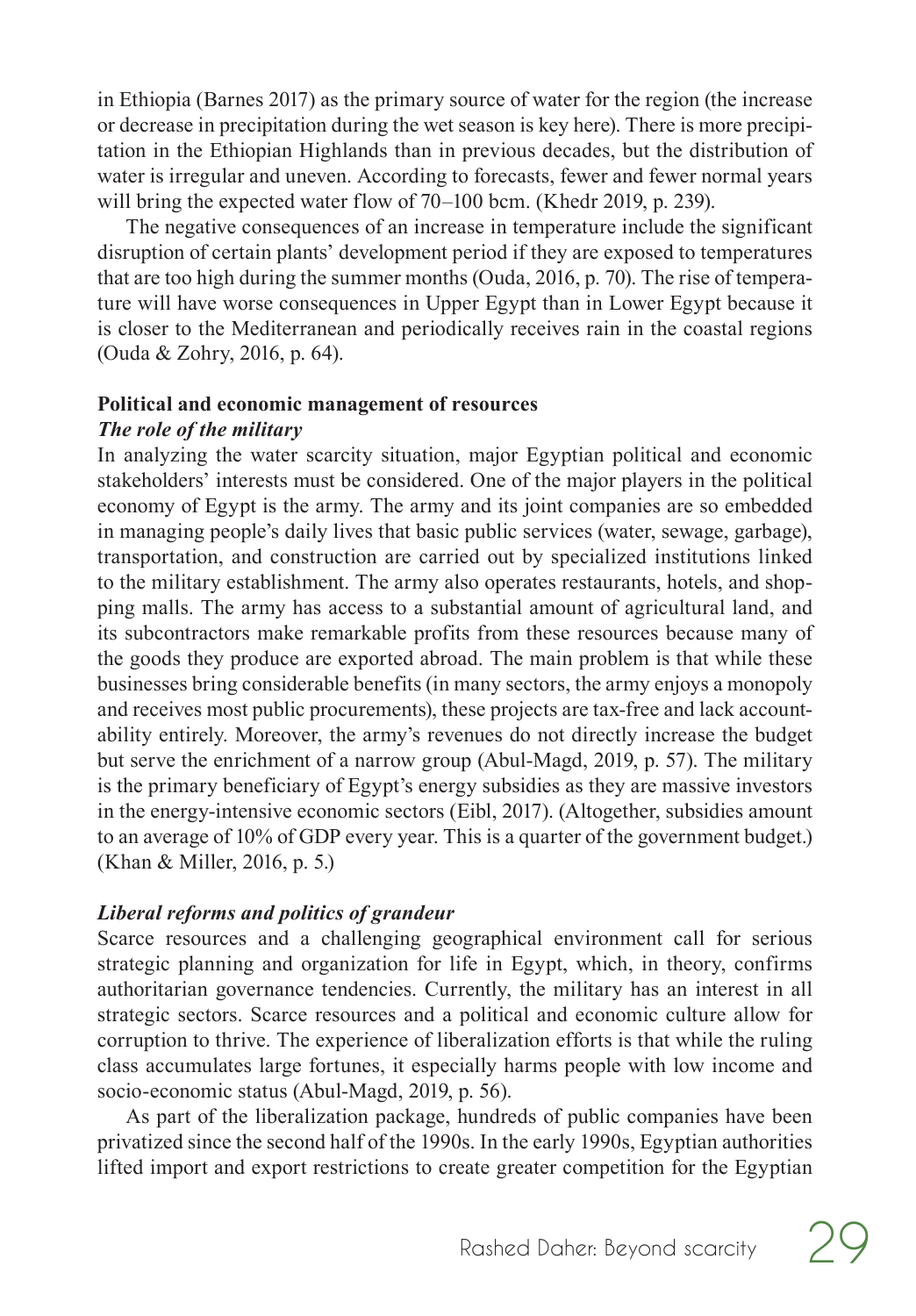economy. Mubarak's economic liberalization program was highly praised by the World Bank and the IMF (Roccu, 2013, p. 43). In 1997 the implementation of the land law started, and as a result, almost a million peasants had to leave their lands, and more than 700,000 jobs were lost. Putting the law into force was a violent process, in which "more than 800 tenants were killed in land disputes following the full implementation of the new law, and more than 7,000 were arrested" (Roccu, 2013, pp. 47–48).

Since 2014, the situation for farmers has been made more difficult by constant water shortages and the current increase in the price of fertilizers. The cost of seeds doubled after the government phased out price subsidies. The state's compulsory pricing mechanism has introduced a tool to keep wheat prices low and create the possibility of buying and distributing wheat. However, this is detrimental to farmers' businesses (Rabie, 2019a). As a result of this uncertainty, the willingness to leave agricultural activity behind is very high, which affects not only the major cities of

Egypt but also the developed countries of the Western world, which the new generation of Egyptians sees as a target area. Although Egypt's GDP is increasing by 5%, combating poverty would require a GDP growth of 7-8% a year, as the vast population growth significantly consumes real growth. Poverty has only increased since the revolution, standing at 32.5% according to 2015 figures (Kaldas, 2019).

It is commonly known that Egypt is the land of megaprojects. The Pyramids of Giza, the Suez Canal, and the Aswan High Dam are hallmarks of Egypt's ability to create monumental structures during different historical periods. The construction of the latter signified the capabilities of the new nation right after its independence (Mossallam, 2014). The Aswan High Dam provides Egypt with continuous irrigation, as water can be released from the dam's reservoir throughout the year. The dam has enabled agricultural production and production areas to expand significantly. This has also allowed for a double (sometimes triple) annual harvest, which as a negative consequence increased water usage (Negm et al., 2019, p. 353). The power plant connected to the dam provides electricity and the regulated river serves as a Since 2014, the situation for farmers has been made more difficult by constant water shortages and the current increase in the price of fertilizers. The cost of seeds doubled after the government phased out price subsidies. The state's compulsory pricing mechanism has introduced a tool to keep wheat prices low and create the possibility of buying and distributing wheat. However, this is detrimental to farmers' businesses.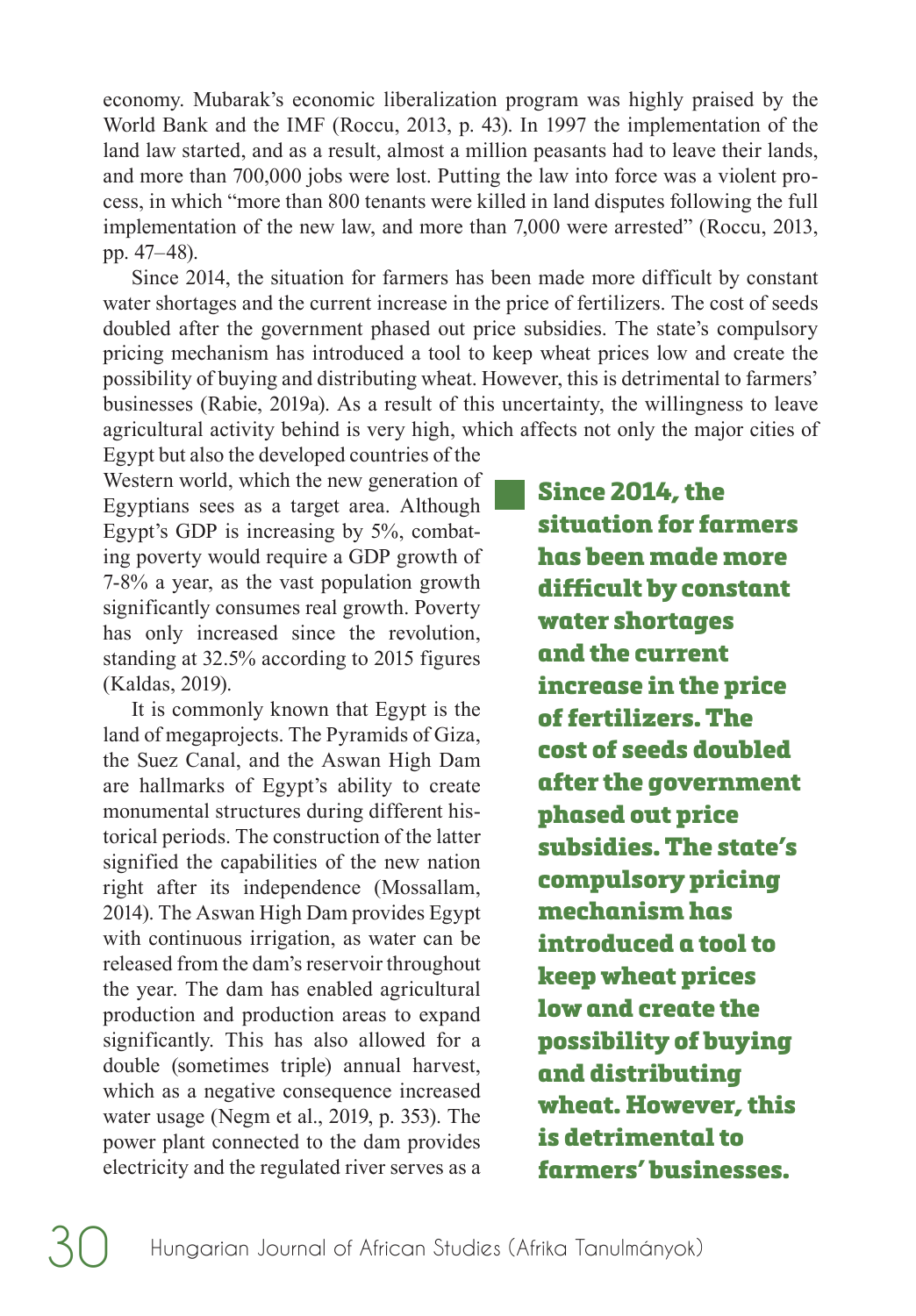predictable shipping route for the population. Among the side effects, the river's fertile mud cannot reach the agricultural lands as it did for thousands of years. The dam also increases the number of aquatic weeds in the irrigation canals and contributes to the decay of the Delta's northern shores (Satoh & Aboulroos, 2017, p. 63).

Relying on the steady water flow provided by the Aswan High Dam, the Mubarak government launched the Toshka project in 1997. It uses a 320 km long canal from Lake Nasser into the Western Desert to develop agricultural production in the Toshka Depression. Initially, the project intended to utilize approximately 200,000 ha for agricultural land. The low quality of the land in the target area and considerable evaporation did not make the project feasible. Only a fraction of the expected population settled in the oasis created in the middle of the desert.

Since President Sisi came to power, Egyptian discourse has been dominated by the narrative of megaprojects: the construction of giant desalination plants (*Egypt pledges \$51 billion*, 2018), massive ports, an enormous land reclamation project (an additional 1.5 million feddan,<sup>[4](#page-14-0)</sup> an increase of 20%) (Galal, 2017), and many social housing projects. The problem with these massive investments is that they are too slow to bring financial return in exchange for too much effort. In fact, in recent decades, it is difficult to find successful examples of urban investment. New cities such as New Qena, New Fayoum, New Toshka, New Sohag, and New Ismailia are still uninhabited or sparsely populated (Rabie, 2019b). In 2015, the new regime started a capital city project east of Cairo. The gigantic project is partly financed by Chinese loans and intends to create a home for 6.5 million people around the new administrative buildings of the government of Egypt. Critics say that the government aims to escape from the overcrowded city of Cairo and distance itself from ordinary people whose presence might severely challenge the government.

Massive projects need huge investments, and the current Egyptian leadership has friends both at the international financial institutions (World Bank, IMF), the Gulf countries, and China. Between 2016 and 2019, the new Egyptian regime borrowed 12 billion USD from the IMF. However, there is a significant price for this support, and the price tag is attached to the poorest people in Egypt. To rationalize the economy, Sisi gradually tried to eliminate food, gas, and medicine subsidies, which made the lives of ordinary Egyptians challenging (Abul-Magd, 2019, pp. 60–61). The government does not wish to open a debate within Egypt that would look at how local socioeconomic factors determine how water is utilized, thereby targeting the prerogatives of the local elite (the military-industrial establishment). Instead, Egyptian government policy tries to channel the negative emotions of Egypt's public sentiment outward, claiming that the source of water problems cannot be found in Egypt.

#### **SWOT analysis of the political-ecological environment in Egypt**

Based on the previous data and empirical understanding of the situation, the author analyzed the existing and possible factors that can influence Egyptian society's capabilities to overcome political, human, and environmental challenges. These factors are related to infrastructural, institutional, and international factors.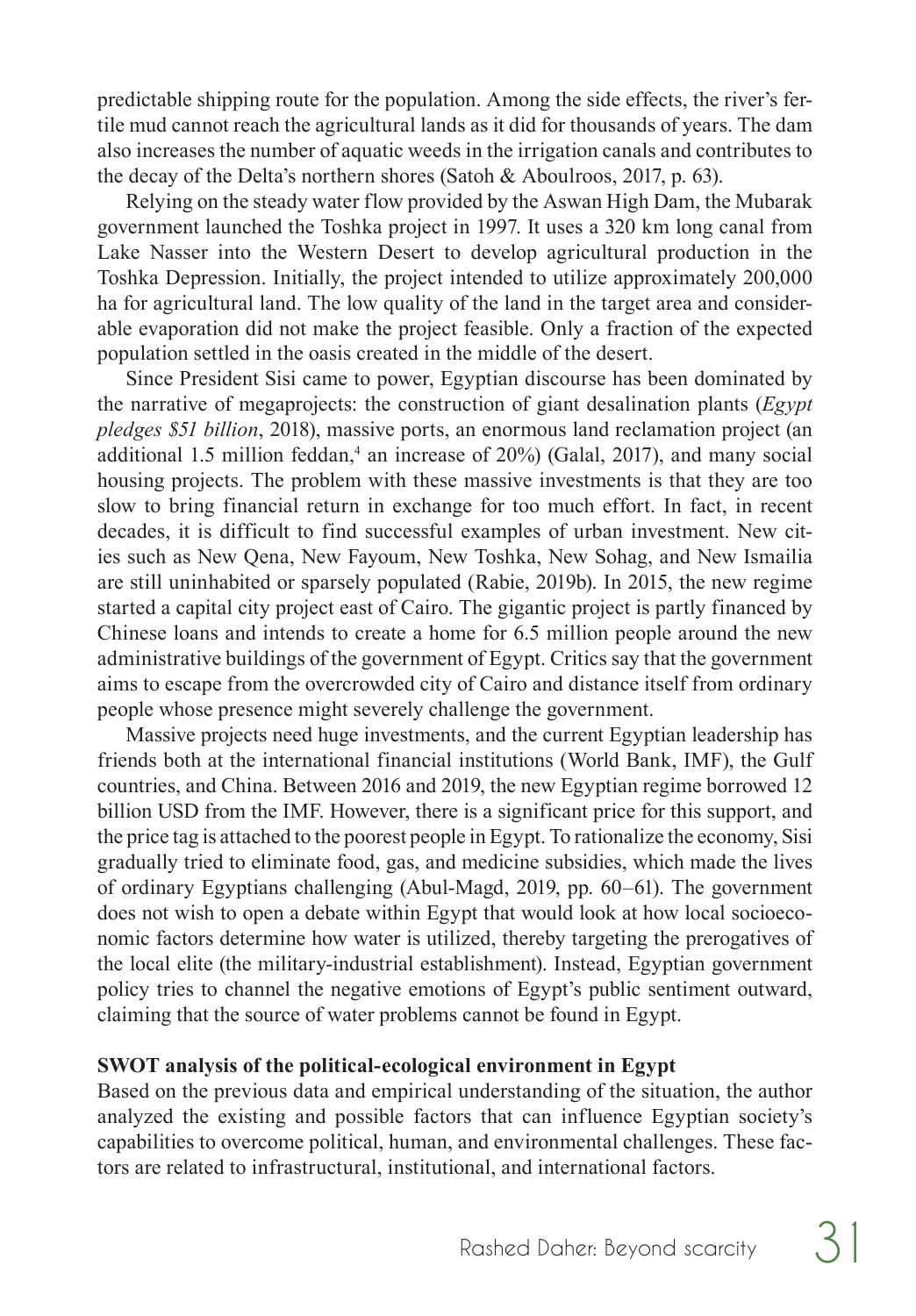Strengths

- Egypt has a world-class agricultural sector relying on modern technologies and current experience
- Egypt has a vibrant population youth as a result of a demographic boom. Youth can become the core of a dynamic job market, innovation, and economic growth.
- Egypt demonstrates relative governmental stability and organizational capacity of its army compared to other MENA countries.
- Egypt's geopolitical situation makes the country valuable for international interests (trade, investment) beyond agriculture.

## Weaknesses

- The land and water resources are limited within Egypt
- Continuous attempts at agricultural modernization produced ambiguous results and controversial megaprojects.
- Monopolized, hegemonic methods of governance centered around political leader and the dominance of the army in politics and economics.
- The majority of the Egyptian population has lost confidence in civil society and relies on state institutions instead (Hamzawy, 2019, p. 160).
- Egypt's agricultural and water policy management faces administrative challenges because the delineation of authority among the designated institutions is obscure, as they have overlapping institutional boundaries (Barnes, 2014, p. 17; Tutwiler, 2021, p. 340.) However, like other sectors in the economy, management of the water sector is highly centralized (Luzi et al., 2008).
- Significant inequalities within society contribute to unequal distribution of land and resources.

## **Opportunities**

- Egypt has far-reaching experience in agricultural technologies
- Egypt developed friendly relations with many powerful countries and international organizations. The country has vested interests in keeping the system alive as the country is too big to fail.
- Natural resources such as gas, wind, and solar power

## Threats

- The filling-up period of the Grand Ethiopian Renaissance Dam's reservoir (since summer 2020) will increase water shortages and might lead to political turmoil within Egypt and between Egypt and Ethiopia (Tutwiler 2021, p. 344).
- The dominance of a state-centered tradition: unfeasible megaprojects distract valuable resources from specific, problem-centric local solutions
- Unresolved social conflicts generated by inequalities and religious extremism
- Population increase puts a significant burden on the existing economic system and the environment. The continuous rise of young population can cause social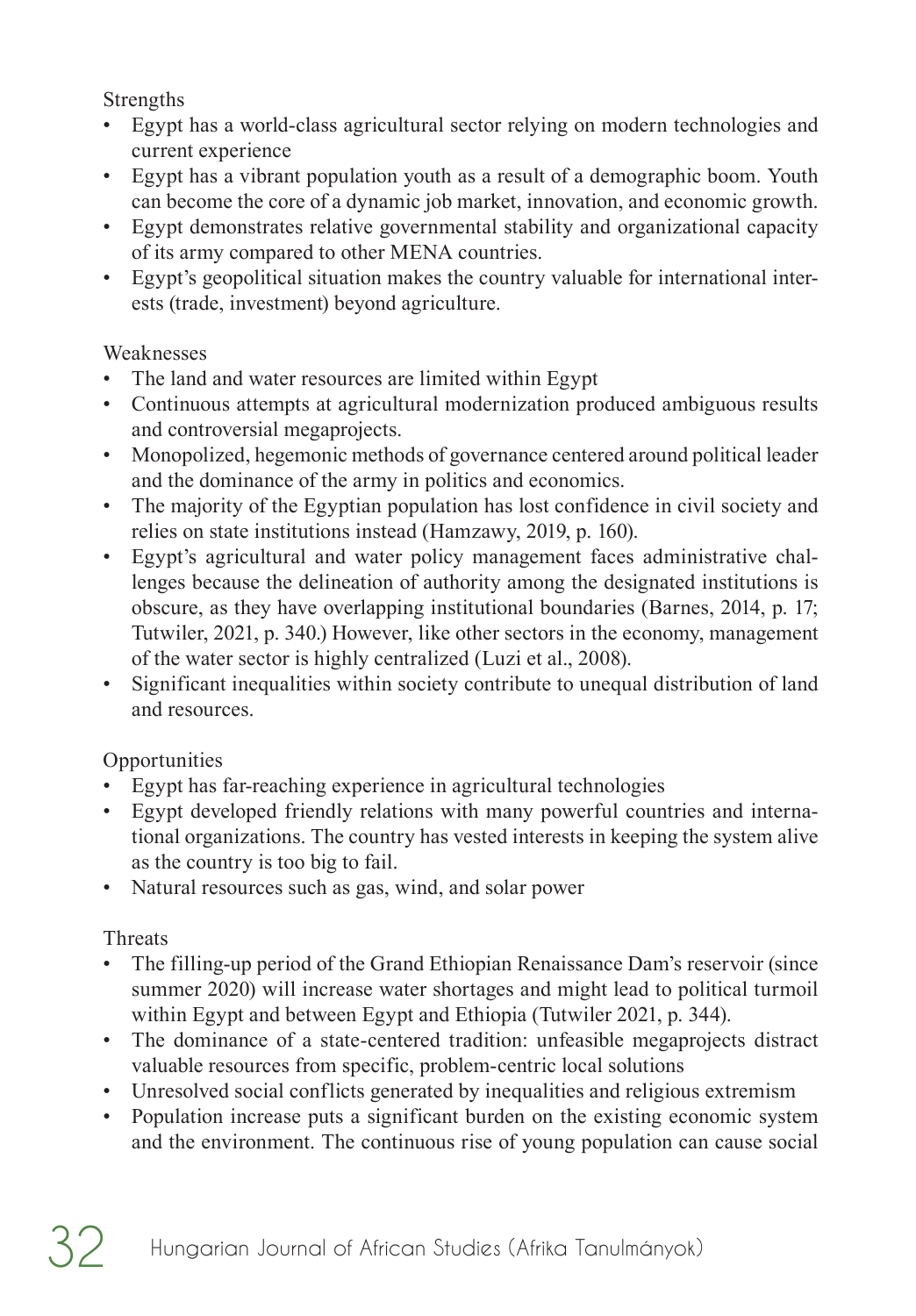tensions as the job market capacity to create new positions is too minimal in Egypt.

- Climate change cause environment damage and strengthen existing social inequalities (Jawadi, 2015)
- Security threats from neighboring regions and colliding international interests inside Egypt
- Egypt's reception of international support (politically and financially) might contribute to maintaining an archaic political-economic system that is unsustainable

As it can be seen from the SWOT analysis, certain phenomena encompass opportunities and threats at the same time. In these cases (such as increases in the youth population, the organizational capacity of the army, and the international embeddedness of the country) the successful utilization of strengths and opportunities depends on the management capacity in Egypt or the way human agency plays out during competition between different stakeholders.

#### **7. Recommendations and conclusion**

Many research projects have analyzed the ways and methods by which Egyptian society could deal with water scarcity. They formulated several important points for consideration. Mitigating climate change effects can be interpreted as a transformation process, which requires the transition of serious industrial and processing capacities and a break with old production traditions. The best strategy for the government and society is to implement the recommended steps simultaneously, progressing in several ways towards greater efficiency in water management. As a conclusion of this study, the most important strategies of efficient water management are highlighted.

For mitigating the negative impacts of climate change and a decreasing amount of water available, some studies recommended that the Egyptian agricultural system must implement inexpensive and simple water-saving cultivation methods and techniques that help increase production, reduce the amount of water used, enhance the quality of soil, and decrease the emission of greenhouse gases (Ouda, 2016; Satoh  $\&$ Aboulroos, 2016).

In the field of agriculture, the most important steps are technical. For example, intercropping has many advantages, notably improving soil quality, nutrient content, water efficiency, and productivity. There are variants of intercropping that can be introduced to farmers at nearly no additional cost while increasing efficiency. Crop rotation for two or three years utilized on the same land effectively increases plant yields, and through biodiversity, it contributes to the fertilization of the soil. According to agricultural research, "changing cultivation methods to raised beds can save 20% of the applied irrigation water and increase wheat yield by 15%" (Ouda et al., 2017, p. 92). This method does not include any extra cost; on the contrary, it requires fewer fertilizers and less fuel for irrigation pumps (Ouda, 2016, p. 50).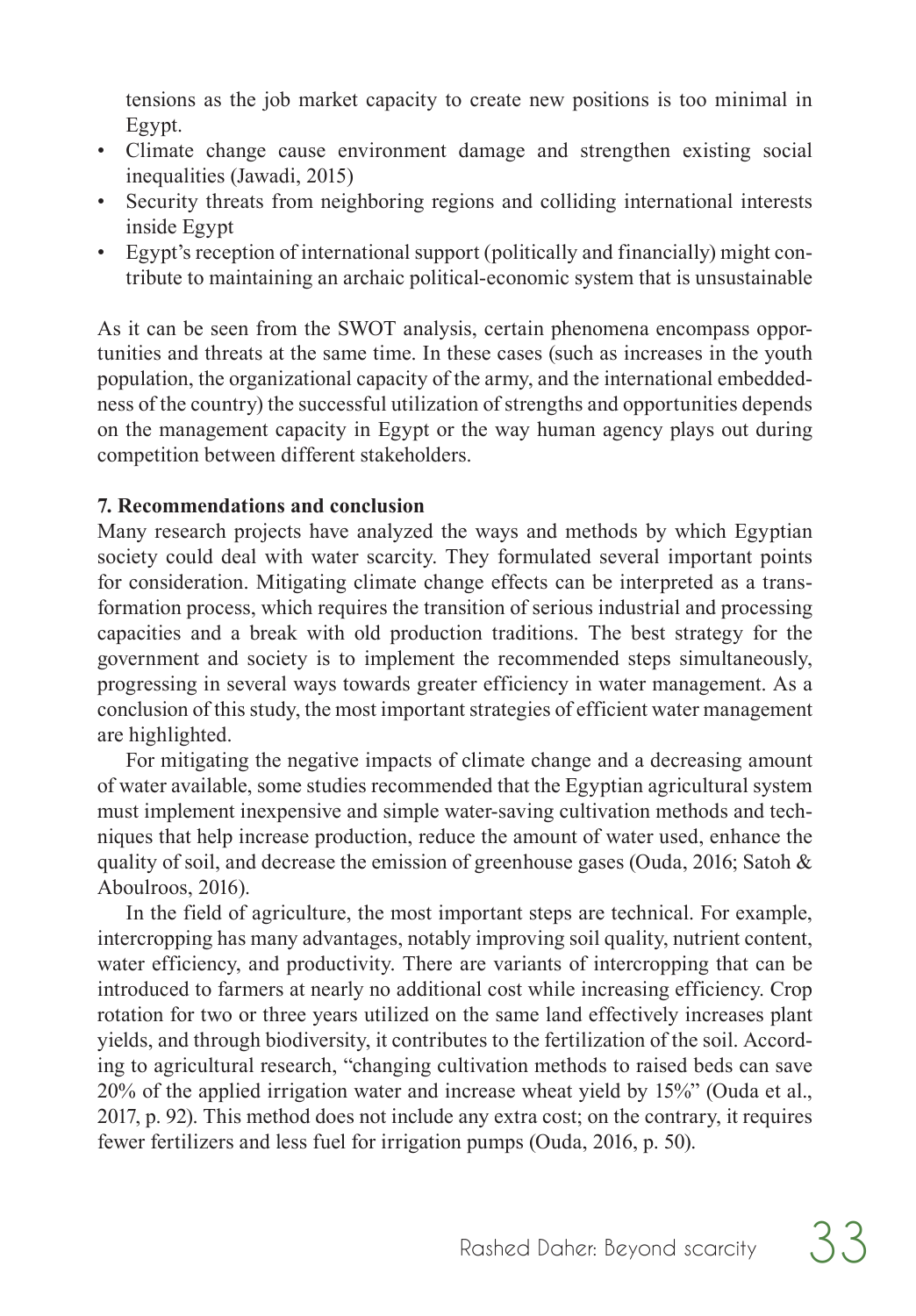By curbing rice production, large quantities of water can be released, as the plant's cultivation in the growing period requires large amounts of water (Negm et al., 2019, p. 355). Sugarcane is also a high water-consuming crop mainly because of its long growing season (Ouda & Zohry, 2016, p. 67). Using biotechnology, Egyptian authorities should further increase the quality (nutrition value) of the agricultural products and the soil compounds (removing toxic materials). A higher level of biodiversity increases the ecological system's effectiveness, contributes to natural sustainability, and enables farmers to be more flexible during crises.

Land reclamations have specific limits as they require excess water usage from the Nile, where water shortages are common. The Egyptian government has been focussing on breathing new life into desert areas, attempts that has not yet been unambiguously successful. However, reclaiming lands beyond the Nile alongside the Mediterranean coast, where rainfed agriculture can be maintained, has some potential. (Negm et al., 2019, p. 357)

As for water management, the development of the water distribution network is of paramount importance; technical improvement prevents leakage, the installation of accurate meters disincentivizes overconsumption, and constant monitoring of the network can reduce losses. Raising citizens' awareness of conscious water consumption is particularly important. Overconsumption should be reduced through regulation (Egypt's National Strategy, 2011, p. 84). Farmers' water-saving techniques should also be incentivized, as those who have daily experience dealing with water and land can be highly adaptive to the negative consequences of climate change (Ouda, 2016, p. 119). Cooperation among the governmental, nongovernmental, and local farmer organizations is essential for introducing new technologies, raising awareness, and managing scarce land and water resources.

There is constant development in the reuse of treated wastewater and drainage water. While only 2.8 bcm of drainage water was used per year in the 1980s, the figure rose to 4 bcm in the 1990s and 7.5 bcm in 2011 (Abdelsalam et al., 2014, p. 655). Increasing wastewater treatment can provide solution to local water supply problems and therefore is crucial for the sustainability of the whole water management system.

Evaporation is a significant factor in Egypt as the country is subject to extreme heat in the summer. Covering the irrigation canals of the country (the estimated length is 31,000 km) would reduce evaporation loss, and irrigation at night could also save water (Omar & Moussa, 2016, p. 407). The introduction of drip irrigation bears enormous costs, but a significant amount of water can be saved and the production yields can rise.

The Egyptian leadership needs to implement changes in the infrastructural background and the economy's institutional basis to address the environmental impact on economic sectors. Egypt needs to fully utilize its existing strengths and potential opportunities to address domestic and global challenges. For that purpose, there is a need for social consensus and more involvement of different social and political actors. Otherwise, structural problems will continue to reproduce themselves.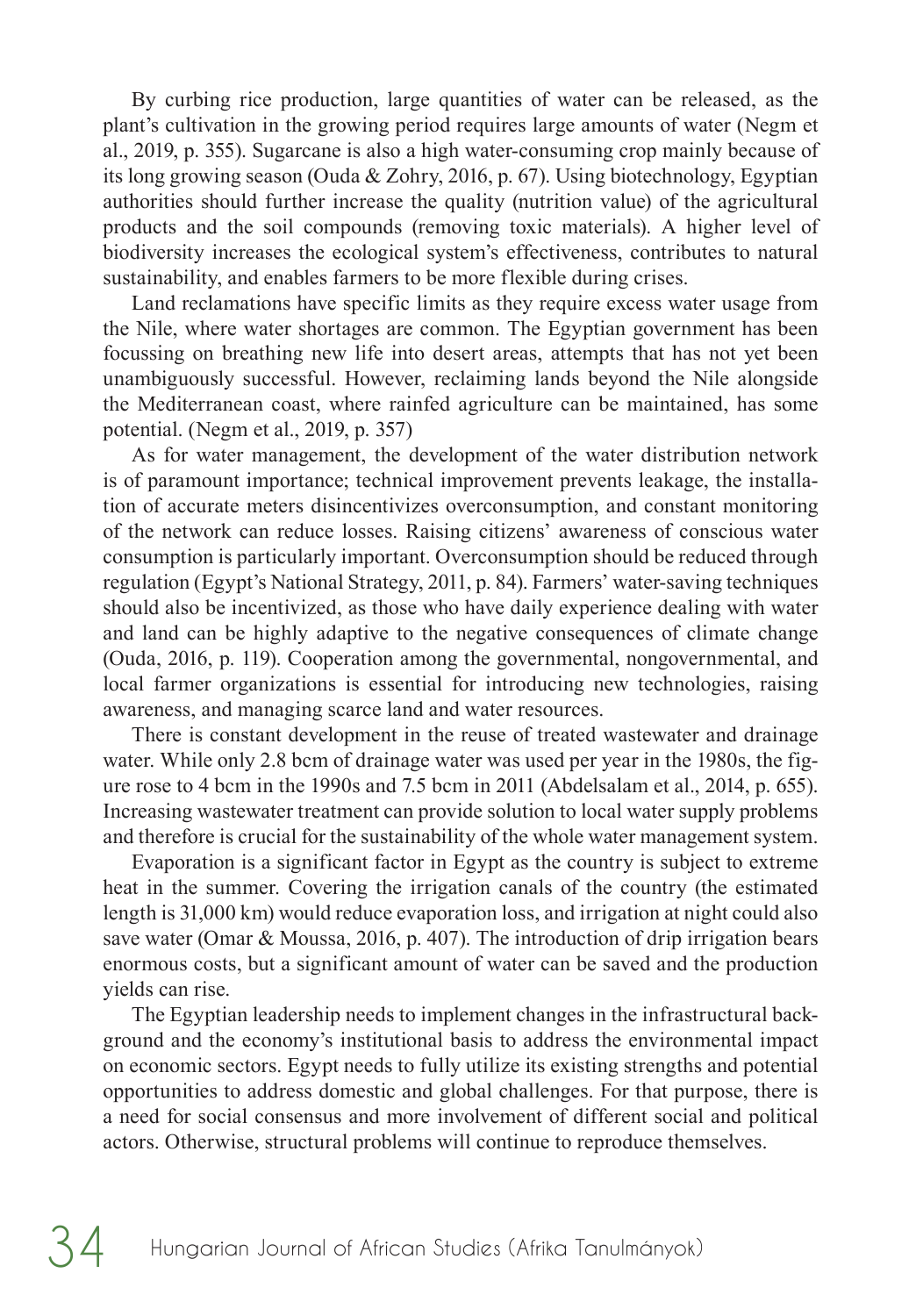<span id="page-14-0"></span>Even if the long-standing authoritarian forms of governance in Egypt are responsible for the degradation of the political–environmental–economic nexus, because of the fear of state collapse and the ensuing instability (migration, radicalism, poverty), there is only one solution to this Egyptian dilemma: keeping the system alive and reforming it step by step from the inside. This reform process could foment a transition to Egypt's new political ecology if the deterioration of water resources and other environmental concerns are effectively addressed.

#### **Notes**

- [T](#page-3-0)his work was supported by the Association for the Study of the Middle East and Africa under ASMEA Research Grant 2020.
- <sup>2</sup> Treating these issues separately can be a narrative tool for political leadership to monopolize discussion on the possible solutions of the problems and frame them in simplistic ways needing simplistic answers. For example, in the case of the impact of the Grand Ethiopian Renaissance Dam (completed soon) in Egypt, the Egyptian government overemphasizes the external pressures (magnifying the negative attitude of Ethiopia towards Egypt) and marginalizes the importance of the long-lasting internal crisis that is connected to the ineffective water management policies inside the country.
- $3$  There is a specific interaction between the river and the groundwater resources of the Nile Valley: the more effective water use from the river is, the fewer remains for recharging the groundwater reservoirs. (Satoh & Aboulroos, 2017, p. 272)
- <sup>4</sup> One feddan is equal to  $4168.27 \text{m}^2$ .

#### **References**

- Abdelsalam, N. M., Aziz, M. S., & Agrama, A. A. (2014). Quantitative and Financial Impacts of Nile River Inflow Reduction on Hydropower and Irrigation in Egypt. *Energy Procedia*, *50*, 652–661.
- Atlas Nile Basin (n.d.). *Demography. Estimated and projected total population in Nile Basin Countries*. https://atlas.nilebasin.org/treatise/estimated-and-projected-total-population-innile-basin-countries/
- Ayeb, H., & Bush, R. (2019). *Food Insecurity and Revolution in the Middle East and North Africa. Agrarian Questions in Egypt and Tunisia*. Anthem Press.
- Barnes, J. (2014). *Cultivating the Nile. The everyday politics of Water in Egypt*. Duke University Press.
- Barnes, J. (2017). The future of the Nile: climate change, land use, infrastructure management, and treaty negotiations in a transboundary river basin. *WIREs Clim Change*.
- Death of the Nile. (2017). *BBC*. https://www.bbc.co.uk/news/resources/idt-sh/death of the nile
- Dudlák, T. (2018). After the sanctions: Policy challenges in transition to a new political economy of the Iranian oil and gas sectors. *Energy Policy*, *121*. https://doi.org/10.1016/j. enpol.2018.06.034
- Egypt decreases areas for rice cultivation amid fears of water scarcity. (2016). *Mada Masr*. https://www.madamasr.com/en/2016/10/25/news/economy/egypt-decreases-areas-for-ricecultivation-amid-fears-of-water-scarcity/
- Egypt pledges \$51 billion for water projects over 20 years. (2018). In *desalination.biz*. https://www.desalination.biz/news/0/Egypt-pledges-51-billion-for-water-projects-over-20-years/8952/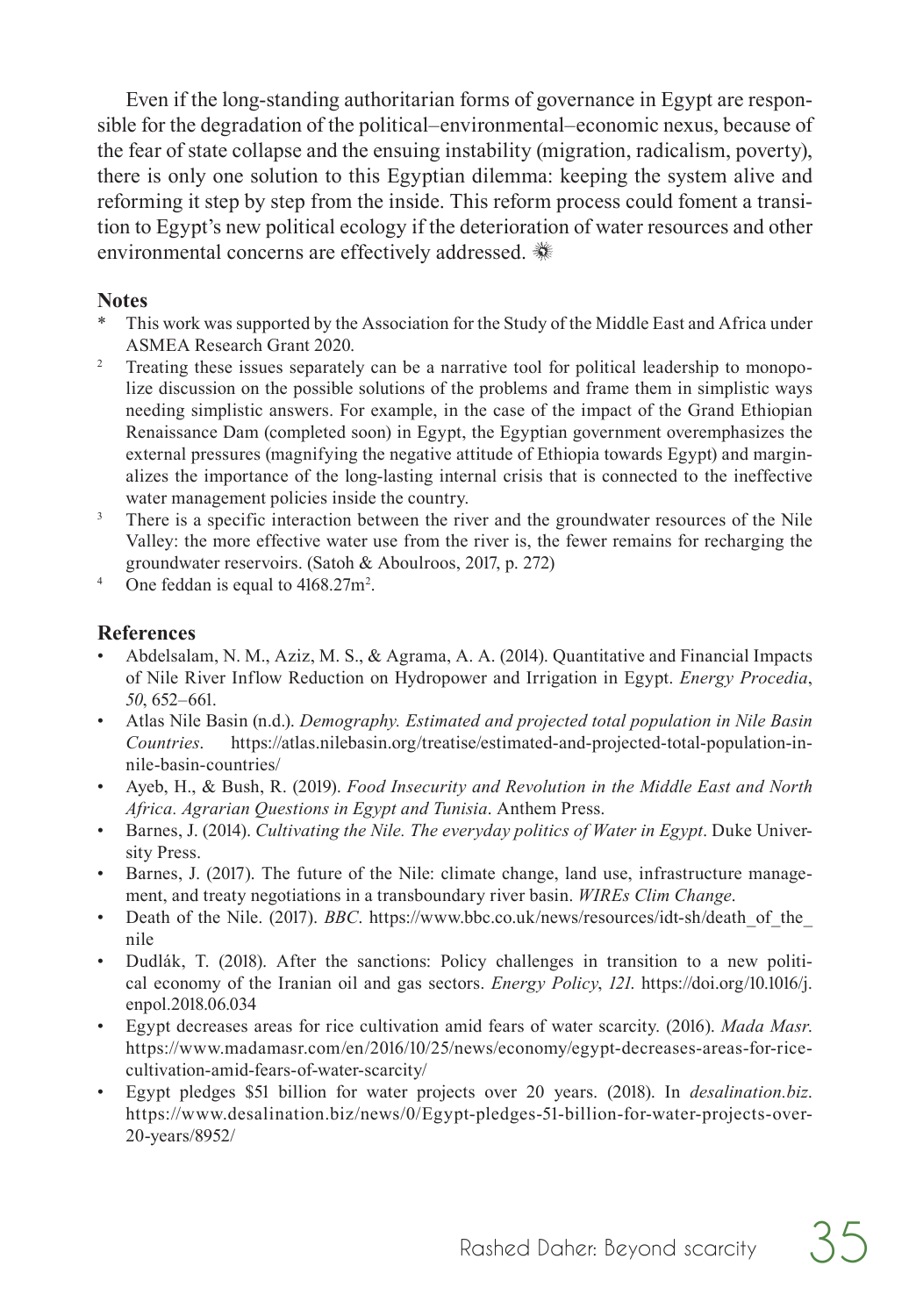- Eibl, F. (2017). *The political economy of energy subsidies in Egypt and Tunisia: the untold story*.
- El-Nasha, W. Y., & Elyamany, A. H. (2018). Managing risks of the Grand Ethiopian Renaissance Dam on Egypt. *Ain Shams Engineering Journal*, *9*.
- El-Ramady, H. et al. (2017). *The Soils of Egypt*. Springer.
- Ezz, M., & Arafat, N. (2015). Water shortages bring suffering to Egypt's countryside. *Mada Masr*. https://madamasr.com/en/2015/07/29/feature/society/water-shortages-bring-sufferingto-egypts-countryside/
- Fawaz, M. M., & Soliman, S. A. (2016). The Potential Scenarios of Impacts of Climate Change on Egyptian Resources and Agricultural Plant Production. *Open Journal of Applied Sciences*, *6*, 270–286.
- Galal, R. (2017). Egypt's small farmers left in the dust by Sisi's agricultural project. *Al-Monitor*. https://www.al-monitor.com/pulse/originals/2017/04/egypt-desert-lands-projectsmall-farmers.html
- Hamada, Y. M. (2017). *The Grand Ethiopian Renaissance Dam, its Impact on Egyptian Agriculture and the Potential for Alleviating Water Scarcity*. Springer.
- Hamzawy, A. (2019). Can Egypt's Democratic Hopes Be Revived? *Journal of Democracy*, *30*(4), 158–169.
- Hanna, M. W. (2015). Public Order and Egypt's Statist Tradition. *The Review of Faith & International Affairs*, *13*(1), 23–30.
- Hussein, W. (2018). Egypt lays plans, tallies costs as rising seas threaten Nile River Delta. *Al-Monitor*. https://www.al-monitor.com/pulse/originals/2018/10/egypt-climate-change-rising-sea-level-nile-river-delta.html
- Jawadi, Z. (2015). Egypt as a Conflict/Fragile State. *Journal of Georgetown University-Qatar Middle Eastern Studies Student Association, 6.*
- Joffé, G. (2016). The Impending Water Crisis in the MENA Region. *The International Spectator, 51*(3), 55–66.
- Kaldas, T. E. (2019). Egypt's Economy: Neither Collapsing nor Thriving. *TIMEP*. https:// timep.org/commentary/analysis/egypts-economy-neither-collapsing-nor-thriving/
- Khan, M., & Miller, E. (2016). *The Economic Decline of Egypt after the 2011 Uprising*. Atlantic Council.
- Khedr, M. (2019). Challenges and Issues in Water, Climate Change, and Food Security in Egypt. In: Negm, A.M. (ed.) *Conventional Water Resources and Agriculture in Egypt*. Springer.
- Mahmoud, M.A. (2019). Impact of Climate Change on the Agricultural Sector in Egypt. In: Negm, A.M. (ed.) *Conventional Water Resources and Agriculture in Egypt*. Springer.
- Malm, A., & Esmailian, S. (2013). Ways In and Out of Vulnerability to Climate Change: Abandoning the Mubarak Project in the Northern Nile Delta, Egypt. *Antipode*, *45*(2), 474–492.
- Molle, F., Mollinga, P., & Wester, P. (2009). Hydraulic bureaucracies and the hydraulic mission: Flows of water, flows of power. *Water Alternatives*, *2*, 328–349.
- Oestigaard, T. (2018). *The Religious Nile. Water, Ritual and Society since Ancient Egypt*. I.B. Tauris.
- Omar, M. E. D. M., & Moussa, A. M. A. (2016). Water management in Egypt for facing the future challenges. *Journal of Advanced Research*, *7*, 403–412.
- Ouda, S. A. H. et al. (2017). *Future of Food Gaps in Egypt. Obstacles and Opportunities.* Springer.
- Ouda, S. A. H., & Zohry, A. E.-H. (2016). *Management of Climate Induced Drought and Water Scarcity in Egypt. Unconventional Solutions*. Springer.